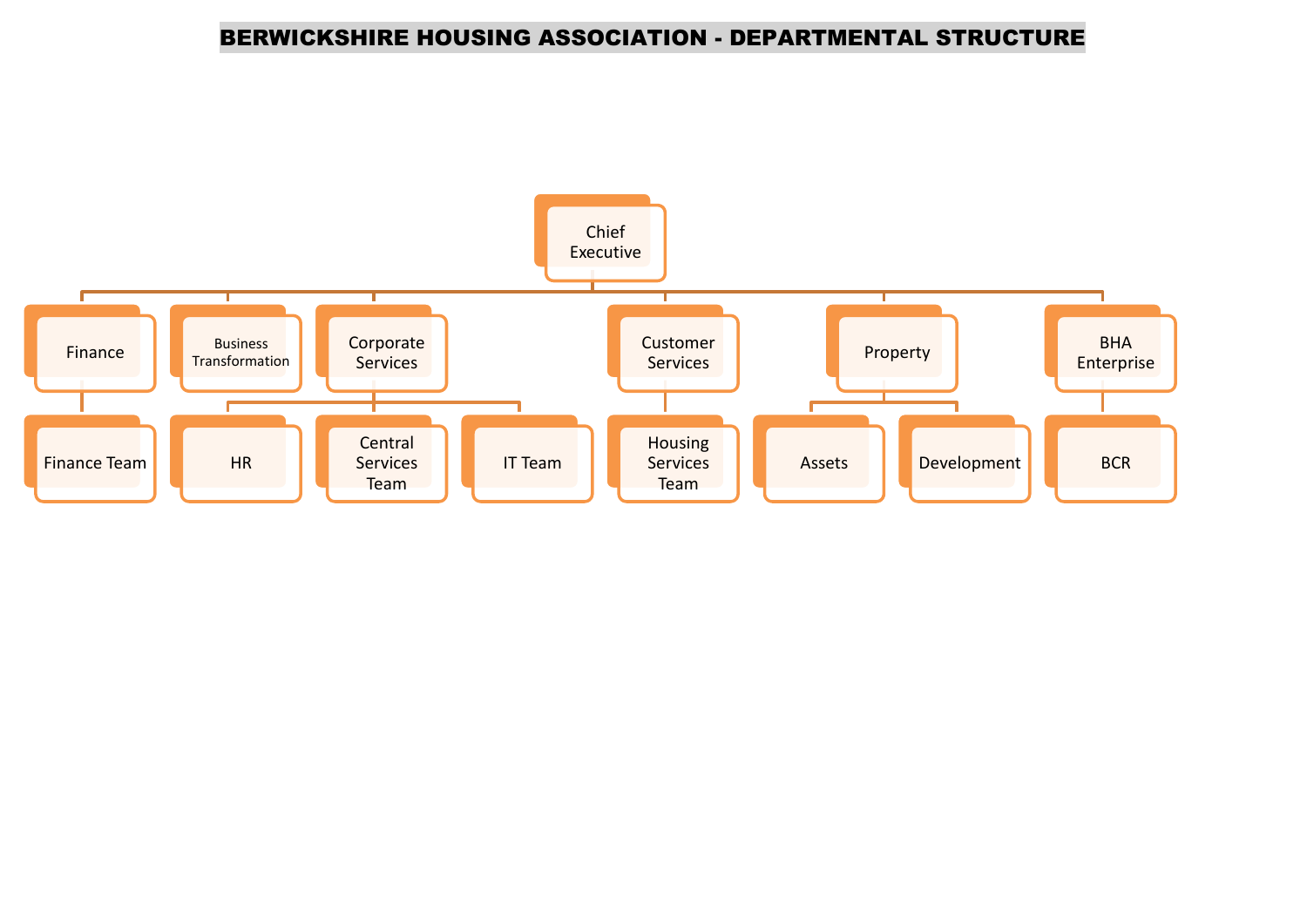### LEADERSHIP TEAM

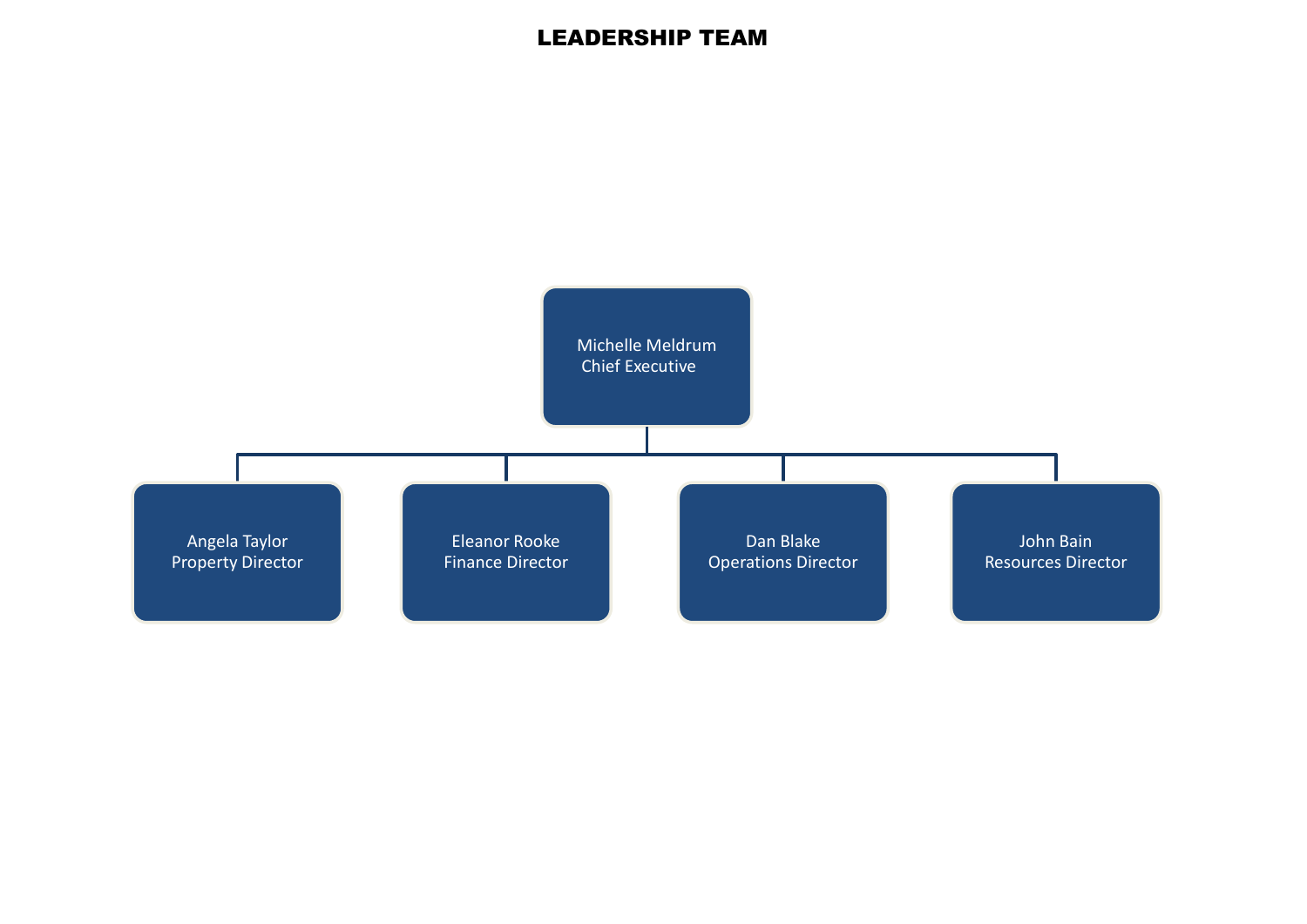# FINANCE

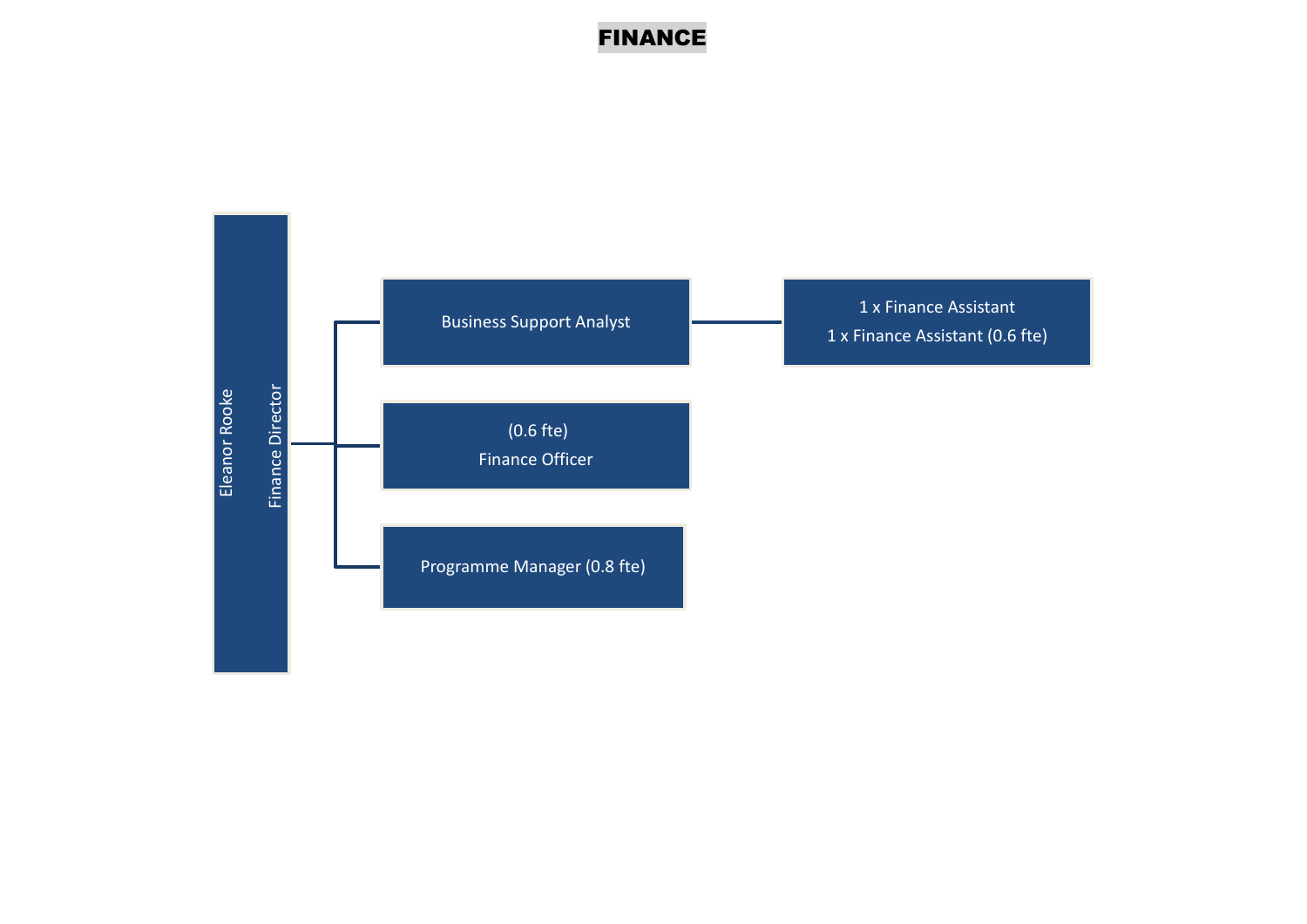# CORPORATE SERVICES

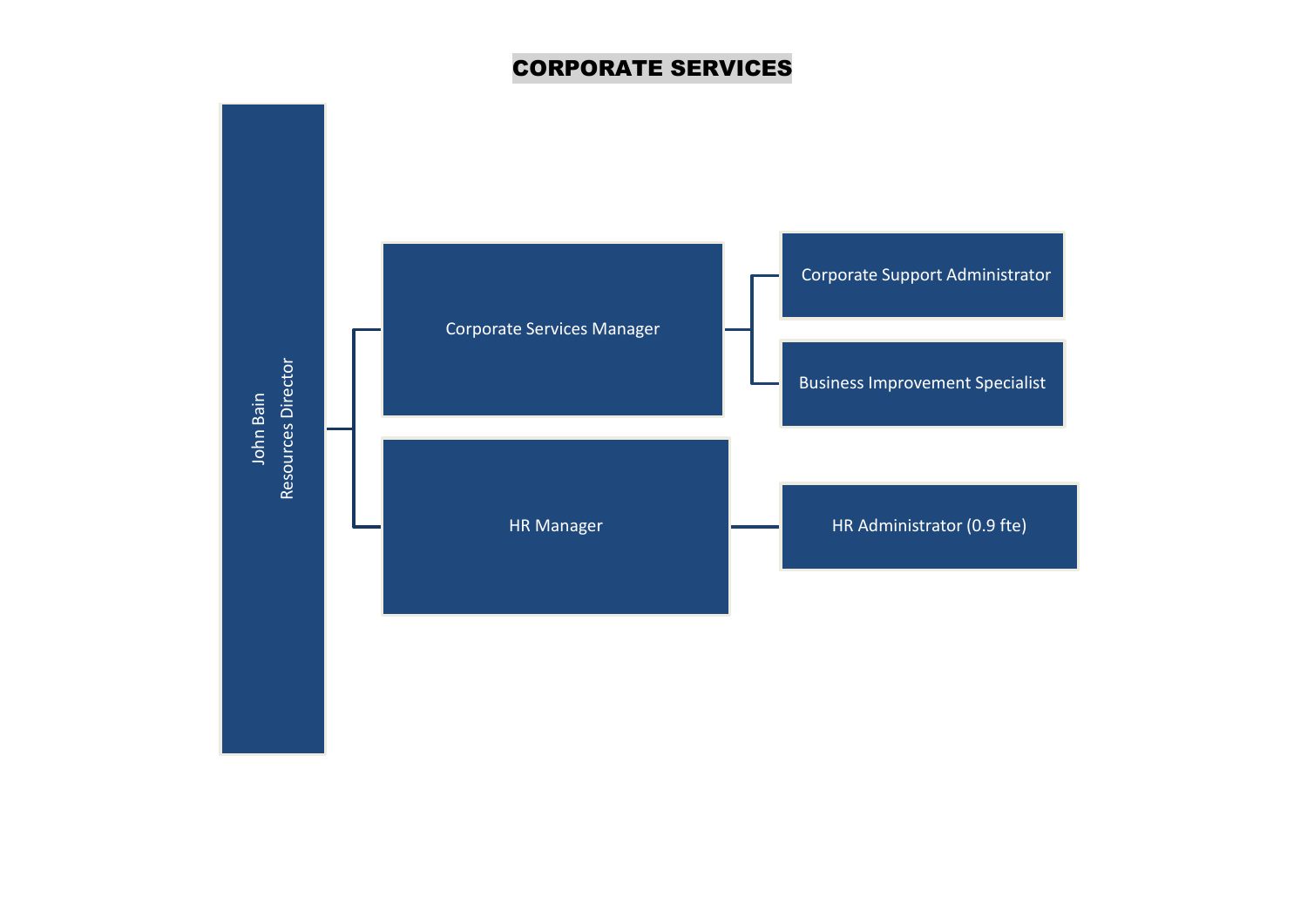#### CUSTOMER SERVICES – HOUSING SERVICES

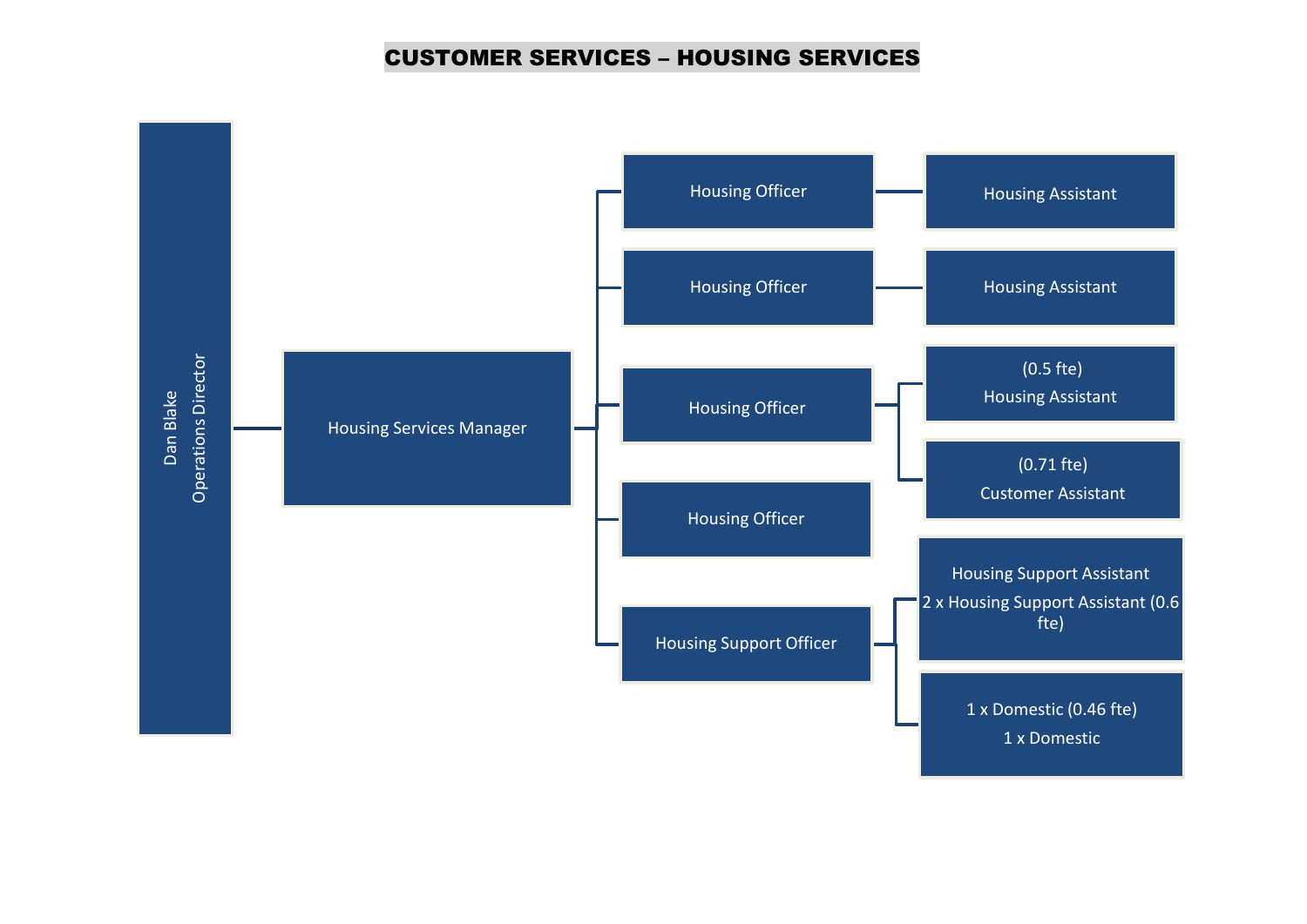#### CUSTOMER SERVICES – HOUSING SERVICES CONTINUED

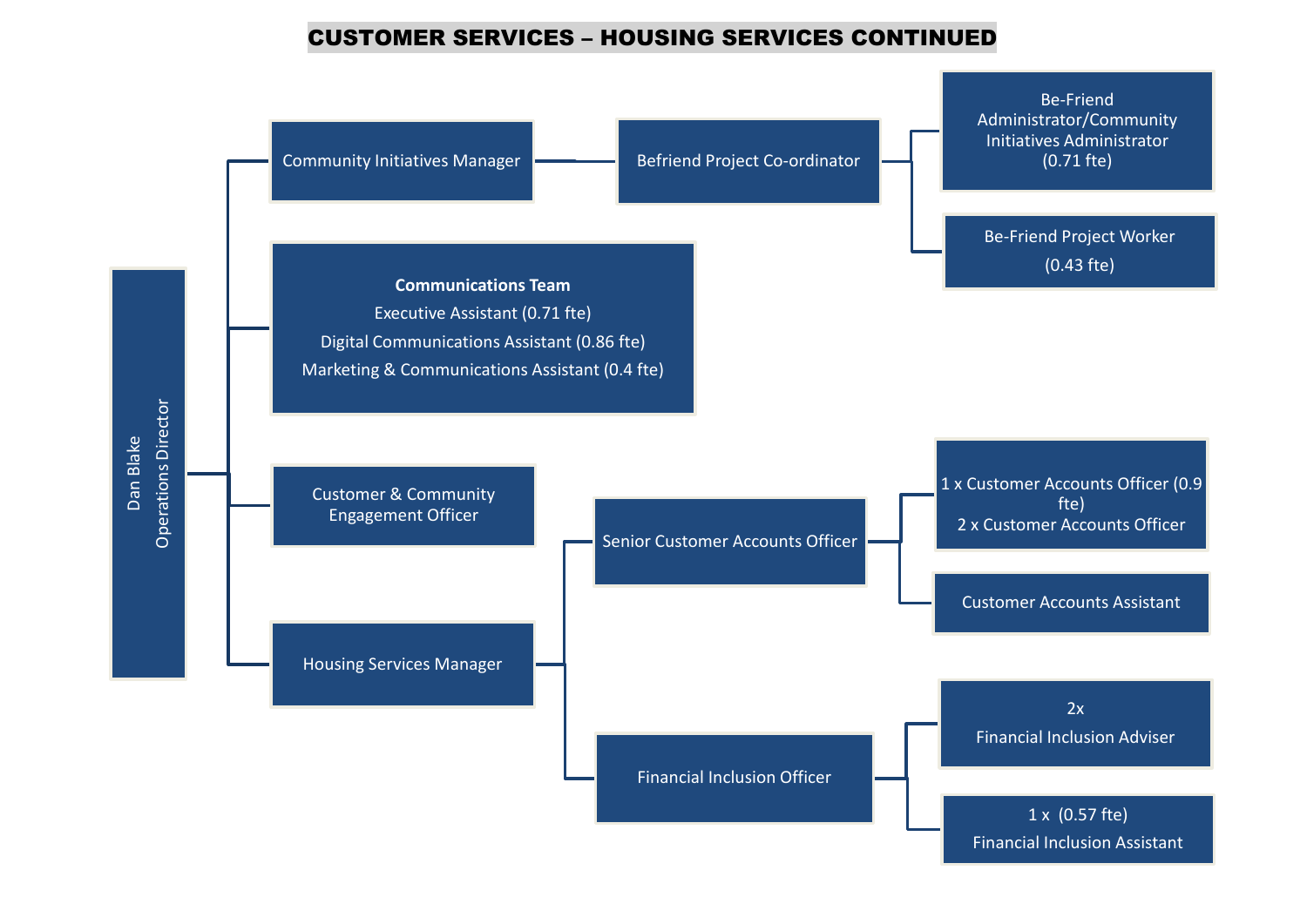### PROPERTY